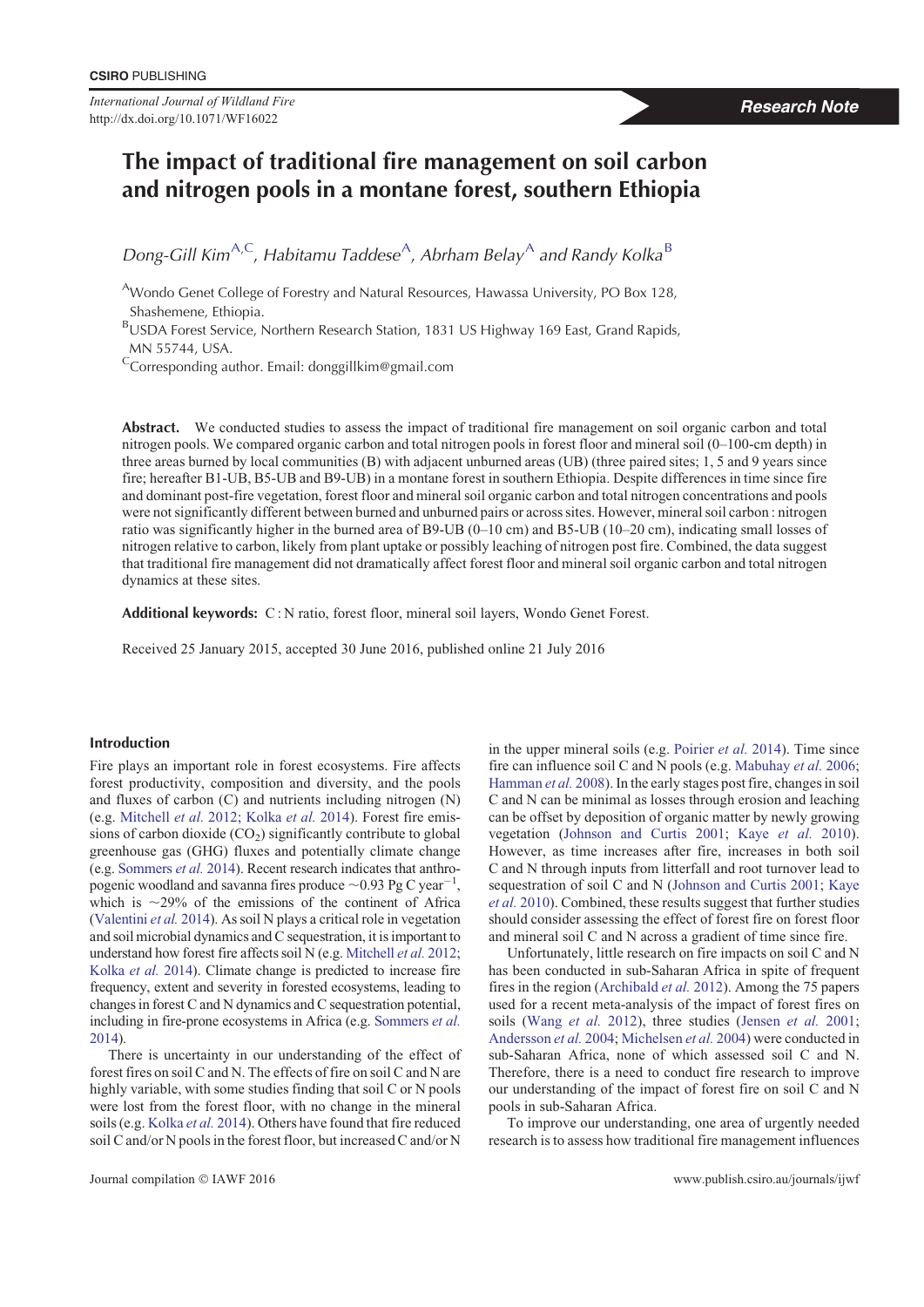<span id="page-1-0"></span>

**Fig. 1.** Map of the study site. Sites are those burned in 2012 (B1-UB), 2008 (B5-UB) and 2004 (B9-UB) (B, burned; UB, unburned).

soil C and N dynamics in sub-Saharan Africa. Fire has been used in African landscapes to improve pasture for livestock for thousands of years (e.g. [Bowman](#page-4-0) *et al.* 2009; [Archibald](#page-4-0) *et al.* [2012\)](#page-4-0). Essentially, traditional fire management converts forest to more open pasture land, encouraging low-stature forage species. More recently, traditional fire management has been perceived as an artificial disturbance causing deforestation and degradation and, as a result, has often been banned through restrictive legislation (e.g. [Pyne 2001;](#page-5-0) [Bowman](#page-5-0) *et al.* 2011). However, there is a renewed interest in using traditional fire management for ecosystem management (e.g. [Johansson](#page-5-0) *et al.* [2012;](#page-5-0) [Russell-Smith](#page-5-0) et al. 2013; Johansson and Granström [2014\)](#page-5-0). Further studies are needed to assess how traditional fire management influences soil C and N dynamics, which ultimately affect ecosystem sustainability.

Wondo Genet Forest is a montane forest located in the Central Rift Valley of Ethiopia. The forest has been subjected to traditional fire management by local pastoral communities to improve pasture forage for grazing. Fire event dates for the past 20 years were recorded at the adjacent Wondo Genet College. Our objective was to assess the impact of traditional fire management on forest floor and soil C and N dynamics by comparing burned areas with adjacent unburned areas, and if time since fire (1, 5 and 9 years post fire) influenced this relationship. We hypothesised that traditional fire management would significantly decrease forest floor and upper mineral soil C and N pools but that the decrease would become less evident over time and with depth when compared with unburned systems.

# **Methods and materials**

## *Study site description*

Wondo Genet Forest is located at 7°06'N and 38°37'E and is part of the eastern escarpment of the Central Rift Valley of Ethiopia (Fig. 1). It is located  $\sim$  260 km south of the capital city, Addis Ababa, and the forest lies within the altitudinal range of 1860– 2580 m above sea level (a.s.l.). The study area has a sub-humid tropical climate and receives a mean annual rainfall of 1247 mm [\(Teklay and Malmer 2004](#page-5-0)). The rainfall pattern is bimodal, with a short rainy season between March and May accounting for 28% of total rainfall, and a long rainy season between July and October accounting for more than 50% of total rainfall ([Teklay](#page-5-0) [and Malmer 2004](#page-5-0)). The mean monthly temperature is  $19.5^{\circ}$ C with mean monthly maximum and minimum temperatures of 26.3 and 12.4°C respectively [\(Teklay and Malmer 2004\)](#page-5-0). The bedrock in the area is mainly of basaltic composition, often overlain by volcanic ash deposits from the late Tertiary period and it is dominated with well-drained sandy loam to loam soils of high permeability classified as Mollic Andosols ([FAO 1988](#page-5-0)). The top layer of the mineral soil  $(0-10$ -cm depth) has a pH  $(in H<sub>2</sub>O)$  of 6.0–6.1 and cation exchange capacity of 19.7–21.7 meq per 100 g soil as determined by the ammonium acetate (pH 7) method [\(Teklay and Malmer 2004\)](#page-5-0).

Three paired burned–unburned areas were selected that included a chronosequence of time since fire ([Table 1\)](#page-2-0). The first site (hereafter B9-UB for 9 years after burned–unburned) had a fire event in 2004, the second site (hereafter B5-UB for 5 years after burned–unburned) had a fire event in 2008, and the third site (hereafter B1-UB for 1 year after burned–unburned)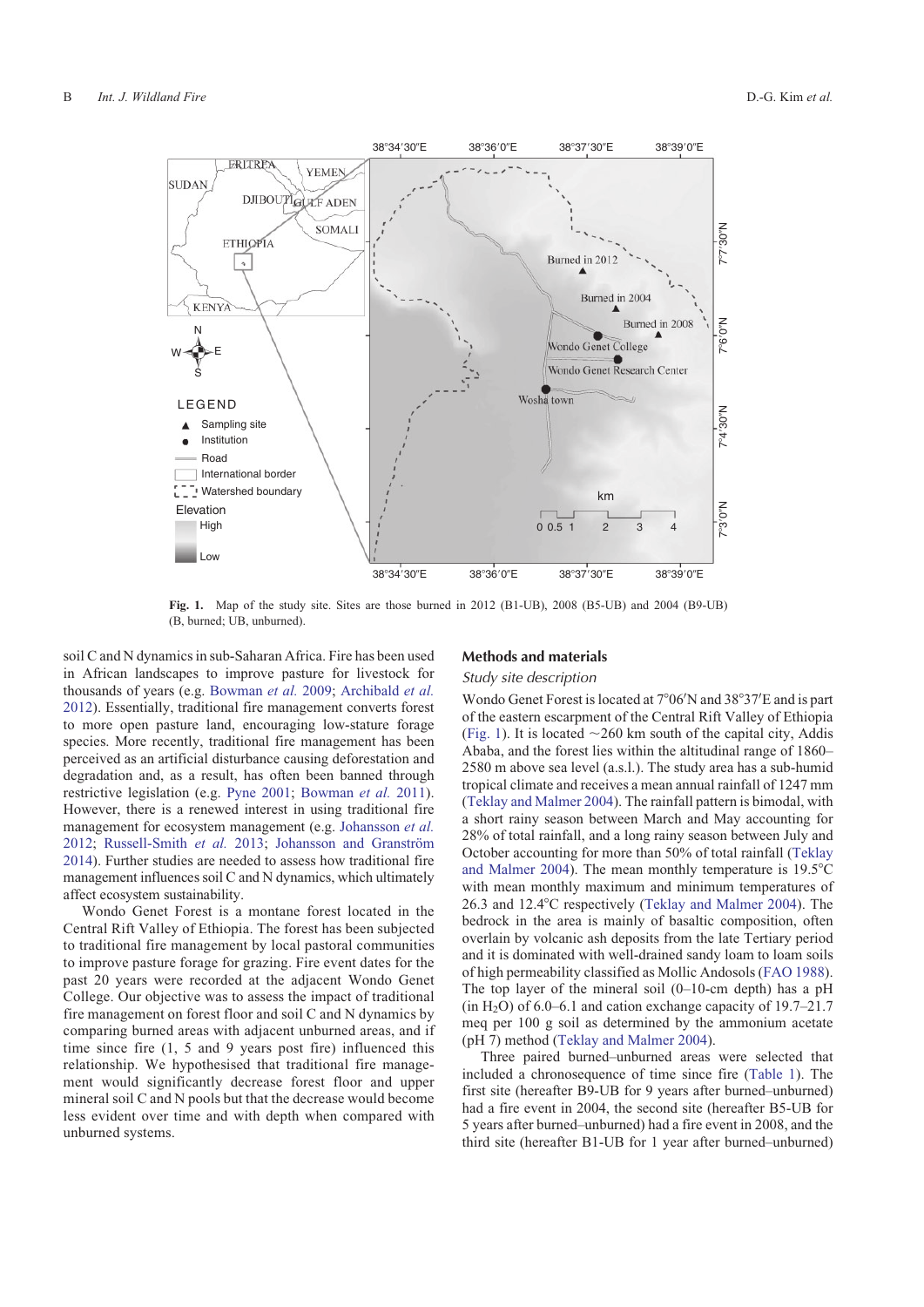<span id="page-2-0"></span>

| Site name                                | Location<br>and altitude                                         | Year<br>of fire | Years<br>since fire | Size of burned<br>areas $(ha)^A$ | Dominant vegetation                                                                                                                                        |
|------------------------------------------|------------------------------------------------------------------|-----------------|---------------------|----------------------------------|------------------------------------------------------------------------------------------------------------------------------------------------------------|
| B1-UB (1 year after<br>burned-unburned)  | $7^{\circ}07'03''$ N and<br>38°37'26"E.<br>1976 m a.s.l.         | 2012            |                     | 3                                | Burned area: Syzygium guineense and Combretum molle;<br>Unburned area: Buddleja polystachya Fresen and Syzygium<br>guineense                               |
| B5-UB (5 years after<br>burned-unburned) | $7^{\circ}06'01''$ N and<br>38°38'39"E.<br>$2067 \text{ m a.s.}$ | 2008            |                     |                                  | Burned area: Calpurnia aurea and Celtis Africana;<br>Unburned area: Rhus vulgaris, Calpurnia aurea and<br>Vernonia amygdalina                              |
| B9-UB (9 years after<br>burned-unburned) | $7^{\circ}06'26''$ N and<br>38°37'58"E.<br>1911 m a.s.l.         | 2004            | 9                   | 3                                | Burned area: Protea gaguedi, Nuxia congesta and<br>Dodonaea angustifolia;<br>Unburned area: Albizia gummifera, Calpurnia aurea and<br>Croton macrostachyus |

| Table 1.                                             | Summary of study site description |  |  |  |
|------------------------------------------------------|-----------------------------------|--|--|--|
| B, burned; UB, unburned; m a.s.l., m above sea level |                                   |  |  |  |

AEstimated based on interview with locals owing to no official record on size of burned areas.

had a fire event in 2012 (Table 1). From interviewing 10 local residents, we found that it was unlikely there had been fires within the last 50 years before the fires in the study. The three sites were  $\sim$  1.5 km from each other and had dominant vegetation that varied across paired burned and unburned areas and across sites ([Fig. 1](#page-1-0) and Table 1). Five soil sampling plots were randomly selected in each paired burned and unburned site inside areas (minimum 10-m distance between plots) that were known to be burned and unburned (i.e. no edge effects).

# *Forest floor and mineral soil sampling and analysis*

For the forest floor, a soil sampling plot  $(1 \text{ m}^2)$  was installed at the centre of each of the five randomly selected plots in burned– unburned paired treatments. The entire organic layer of the forest floor was collected after removing wood debris. After collecting the forest floor, the depth of the forest floor was measured. A soil profile was excavated from 0 to 100-cm depth at each soil sampling plot. From the soil pedon, soil was collected with a core sampler (5-cm diameter) from 0–10-, 10–20-, 20–40-, 40–70- and 70–100-cm soil depths at B5-UB. Soil was collected from 0–10, 10–20, 20–40 and 40–70 cm at B1-UB and B9-UB owing to large rocks below 70-cm soil depth. The soil samples from the core were used to determine soil bulk density and the samples from the soil pedon were used to determine soil organic carbon (SOC) and soil total nitrogen (STN) concentration. Bulk density of the forest floor and mineral soil was determined by dividing the oven-dry mass (40 $^{\circ}$ C for forest floor, 105 $^{\circ}$ C for mineral soils) by the soil volume ([Grossman and Reinsch 2002](#page-5-0)). Forest floor subsamples were ground to a fine powder. Mineral soil subsamples were sieved (2 mm) and ground. Forest floor and soil subsamples were analysed for organic carbon (OC) concentration using the Walkley–Black titration method [\(Walkley and Black 1934](#page-6-0); [Nelson and Sommers 1996\)](#page-5-0) and for total nitrogen (TN) concentration using the Kjeldahl method [\(Bremner and Mulvaney 1982](#page-5-0)). Organic carbon and TN pools in forest floor and mineral soils were calculated using the following Eqn 1:

$$
P = (z \times \rho_b \times c) \times 10 \tag{1}
$$

where  $P = OC$  or TN pools (g m<sup>-2</sup>; 100  $\times$  g m<sup>-2</sup> = Mg ha<sup>-1</sup>) of the forest floor or mineral soils,  $z =$  thickness of the forest floor

or mineral soils (cm),  $\rho_b = \text{bulk density (g cm}^{-3})$  of the forest floor or mineral soils, and  $c = OC$  or TN concentration (g kg<sup>-1</sup>) of the forest floor or mineral soils.

To determine SOC and STN pools for 0- to 100-cm depth, SOC and STN pools of each sample depth (0–10, 10–20, 20–40, 40–70, and 70–100 cm) were determined and the values were summed.

#### *Statistical analysis*

For all datasets, the normality of the distribution of the data was first analysed using the Shapiro–Wilk normality test [\(Shapiro](#page-5-0) [and Wilk 1965](#page-5-0)). Paired *t*-tests ([McDonald 2014\)](#page-5-0) were used to test for differences (at the  $P < 0.05$  level) between paired burned and unburned forest floor and mineral SOC and STN concentrations, pools and SOC : STN (hereafter C : N) ratio both within sites and across the chronosequence. When the standard assumptions of normality were violated, a Mann–Whitney rank sum test [\(Mann and Whitney 1947](#page-5-0)) was used. These statistical analyses were conducted using *SAS ver. 9.2*.

We recognised that the study design is pseudoreplicated because there was only one paired site per time since fire. It would have been more defensible to have multiple paired sites per time since fire but no additional sites occurred in our study area. Conclusions can only be drawn about the effects of traditional fire management on SOC and STN in the Wondo Genet area of Ethiopia.

# **Results**

Across study sites, regardless of burned or unburned status, SOC and STN contents and C:N ratios commonly showed a decreasing pattern with depth ([Table 2](#page-3-0)). Forest floor OC and TN concentrations and pools and C : N ratio were not significantly different between paired burned and unburned areas or across the chronosequence [\(Table 2](#page-3-0)). Mineral SOC concentration was not significantly different in soil layers in paired burned and unburned areas in B1-UB and B9-UB [\(Table 2\)](#page-3-0). However, in B5-UB, SOC concentration was significantly higher in burned areas in deeper soil depths at 40–70-cm (difference: 54.6%,  $n = 5$ ,  $P = 0.016$ ) and 70–100-cm (difference: 19.7%,  $n = 5$ ,  $P = 0.016$ ) layers compared with those in the unburned area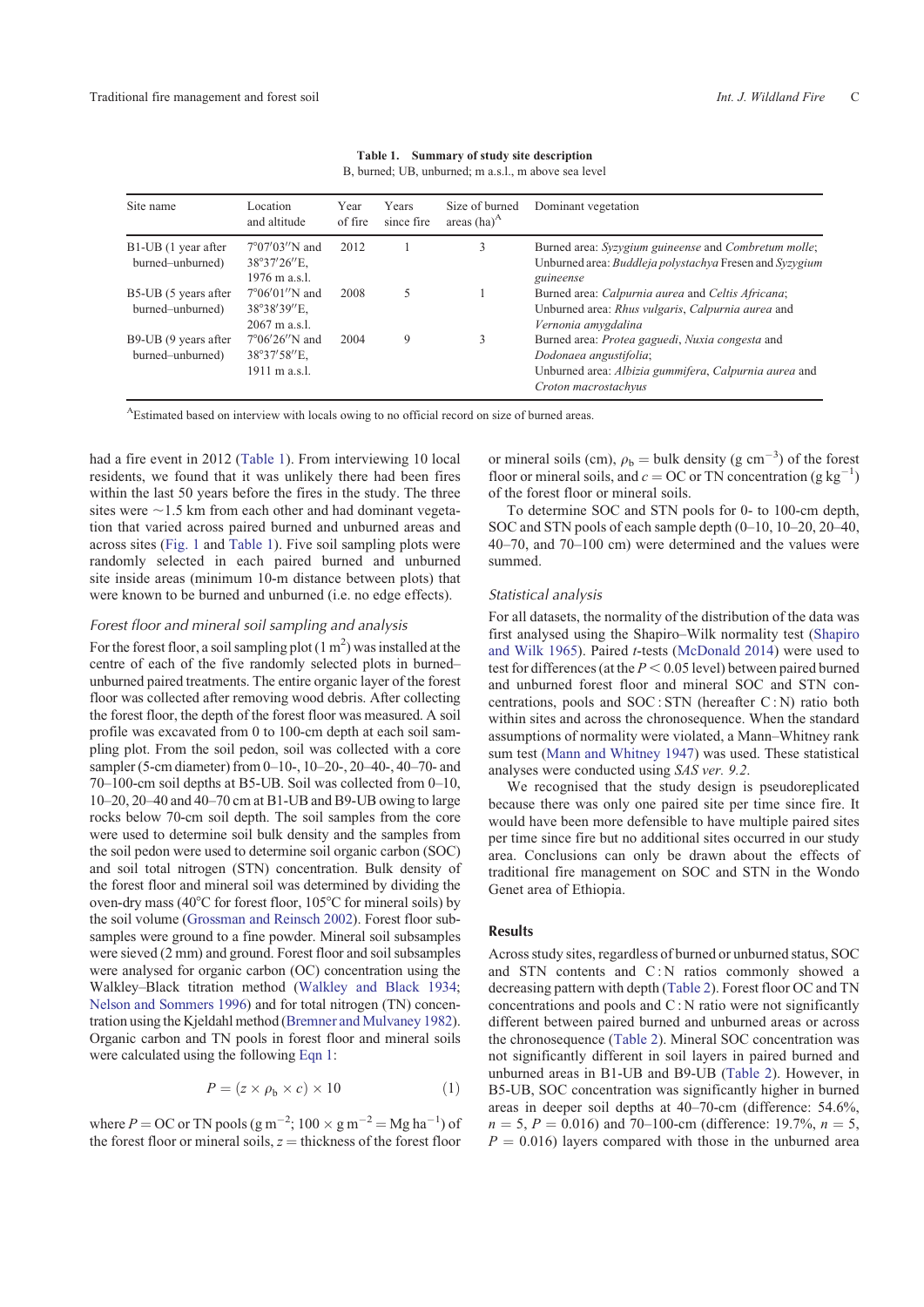| $\Xi$<br>$\Xi$<br>$54.6^{B}$<br>19.7 <sup>B</sup><br>$10.5^B$<br>$\begin{array}{c} \hline \end{array}$<br>$\vert$<br>$\mid$<br>$\overline{\phantom{a}}$<br>$\mathsf I$<br>$\mid$<br>$44.6 \pm 3.6$<br>$32.3 \pm 5.2$<br>$8.1 \pm 1.7$<br>$4.3 \pm 0.9$<br>$2.1 \pm 0.5$<br>$0.1 \pm 0.6$<br>$12.9 \pm 0.9$<br>$52.3 \pm 3.5$<br>$16.6 \pm 1.6$<br>$8.9 \pm 0.2$<br>$6.9 \pm 0.3$<br>$19.4 \pm 8.9$<br>$99.9 \pm 7.3$<br>$3.6 \pm 0.5$<br>$1.4 \pm 0.3$<br>$0.8 \pm 0.0$<br>$1.6 \pm 0.3$<br>$9.8 \pm 0.7$<br>$9.2 \pm 0.3$<br>$0.2 \pm 0.3$<br>$8.6 \pm 0.1$<br>$43.5 \pm 14.6$<br>$23.4 \pm 7.7$<br>$3.1 \pm 0.2$<br>$4.2 \pm 0.8$<br>$45.5 \pm 4.5$<br>$65.3 \pm 4.4$<br>$13.7 \pm 0.7$<br>$8.3 \pm 0.2$<br>$2.4 \pm 0.4$<br>$1.3 \pm 0.0$<br>$10.2 \pm 0.6$<br>$35.7 \pm 2.9$<br>$7.3 \pm 1.1$<br>$3.2.8 \pm 1.2$<br>$14.7 \pm 0.5$<br>$10.4 \pm 0.3$<br>$26.9 \pm 4.3$<br>$10.2 \pm 0.3$<br>$1.0 \pm 0.5$<br>$1.0 \pm 0.1$<br>$1.6 \pm 0.1$<br>1.7 <sup>B</sup><br>$\mid$<br>$\parallel$<br>I<br>I<br>$\overline{\phantom{a}}$<br>$\mathsf{I}$<br>$73.6 \pm 6.5$<br>$28.9 \pm 2.3$<br>$143.7 \pm 6.2$<br>$5.8 \pm 0.6$<br>$3.8 \pm 0.5$<br>$2.5 \pm 0.2$<br>$1.4 \pm 0.2$<br>$2.2 \pm 0.4$<br>$10.8 \pm 0.3$<br>$4.1 \pm 0.4$<br>$2.7 \pm 1.0$<br>$35.4 \pm 2.6$<br>$18.1 \pm 3.7$<br>$2.9 \pm 0.7$<br>$3.2 \pm 0.5$<br>$2.1 \pm 0.1$<br>$2.8 \pm 0.1$<br>$48.9 \pm 6.1$<br>$27.3 \pm 1.4$<br>$\Xi$<br>$\frac{D}{Z}$<br>$50.9 \pm 9.5$<br>$34.3 \pm 4.7$<br>$29.7 \pm 6.2$<br>$24.1 \pm 10.0$<br>$28.3 \pm 2.9$<br>$126.8 \pm 16.$<br>$5.2 \pm 0.3$<br>$3.6\pm0.7$<br>$1.8 \pm 0.6$<br>$3.0 \pm 1.2$<br>$2.4 \pm 0.3$<br>$2.2 \pm 0.4$<br>$.3.3 \pm 0.8$<br>$2.2 \pm 0.3$<br>9.1 $\pm$ 1.0<br>$13.1 \pm 0.3$<br>$14.3 \pm 0.3$<br>$14.1 \pm 0.2$<br>$67.3 \pm 3.1$<br>$\trianglerighteq$<br>$\beta$<br>Forest floor <sup>C</sup><br>Forest floor<br>Mineral soil<br>Forest floor<br>0-10<br>10-20<br>20-40<br>20-40<br>40-70<br>70-100<br>Forest floor<br>Forest floor<br>Mineral soil<br>Forest floor<br>$10-20$<br>$20-40$<br>$40-70$<br>$70-100$<br>$10-20$<br>$20-40$<br>$40-70$<br>$0 - 10$<br>$0 - 10$<br>$\begin{array}{c} \text{TN pools} \\ (\text{Mg ha}^{-1}) \\ \text{C:N} \end{array}$<br>OC content<br>$(\mathrm{Mg~ha}^{-1})$<br>$\Gamma N$ content<br>(g kg <sup>-1</sup> )<br>OC pools<br>$(g \log^{-1})$ | UB adjacent to B9 | Diff. $(\%)^A$<br>B <sub>9</sub> | UB adjacent to B5 | B5 | Diff. (%) | UB adjacent to B1 | $\overline{\mathbf{u}}$ | Diff. $(%$ |
|--------------------------------------------------------------------------------------------------------------------------------------------------------------------------------------------------------------------------------------------------------------------------------------------------------------------------------------------------------------------------------------------------------------------------------------------------------------------------------------------------------------------------------------------------------------------------------------------------------------------------------------------------------------------------------------------------------------------------------------------------------------------------------------------------------------------------------------------------------------------------------------------------------------------------------------------------------------------------------------------------------------------------------------------------------------------------------------------------------------------------------------------------------------------------------------------------------------------------------------------------------------------------------------------------------------------------------------------------------------------------------------------------------------------------------------------------------------------------------------------------------------------------------------------------------------------------------------------------------------------------------------------------------------------------------------------------------------------------------------------------------------------------------------------------------------------------------------------------------------------------------------------------------------------------------------------------------------------------------------------------------------------------------------------------------------------------------------------------------------------------------------------------------------------------------------------------------------------------------------------------------------------------------------------------------------------------------|-------------------|----------------------------------|-------------------|----|-----------|-------------------|-------------------------|------------|
|                                                                                                                                                                                                                                                                                                                                                                                                                                                                                                                                                                                                                                                                                                                                                                                                                                                                                                                                                                                                                                                                                                                                                                                                                                                                                                                                                                                                                                                                                                                                                                                                                                                                                                                                                                                                                                                                                                                                                                                                                                                                                                                                                                                                                                                                                                                                |                   |                                  |                   |    |           | 59.1 $\pm$ 7.0    | $62.7 \pm 8.5$          |            |
|                                                                                                                                                                                                                                                                                                                                                                                                                                                                                                                                                                                                                                                                                                                                                                                                                                                                                                                                                                                                                                                                                                                                                                                                                                                                                                                                                                                                                                                                                                                                                                                                                                                                                                                                                                                                                                                                                                                                                                                                                                                                                                                                                                                                                                                                                                                                |                   |                                  |                   |    |           | $50.0 \pm 3.5$    | $48.4 \pm 8.1$          |            |
|                                                                                                                                                                                                                                                                                                                                                                                                                                                                                                                                                                                                                                                                                                                                                                                                                                                                                                                                                                                                                                                                                                                                                                                                                                                                                                                                                                                                                                                                                                                                                                                                                                                                                                                                                                                                                                                                                                                                                                                                                                                                                                                                                                                                                                                                                                                                |                   |                                  |                   |    |           | $25.8 \pm 2.3$    | $32.9 \pm 5.2$          |            |
|                                                                                                                                                                                                                                                                                                                                                                                                                                                                                                                                                                                                                                                                                                                                                                                                                                                                                                                                                                                                                                                                                                                                                                                                                                                                                                                                                                                                                                                                                                                                                                                                                                                                                                                                                                                                                                                                                                                                                                                                                                                                                                                                                                                                                                                                                                                                |                   |                                  |                   |    |           | $17.9 \pm 2.5$    | $23.9 \pm 3.5$          |            |
|                                                                                                                                                                                                                                                                                                                                                                                                                                                                                                                                                                                                                                                                                                                                                                                                                                                                                                                                                                                                                                                                                                                                                                                                                                                                                                                                                                                                                                                                                                                                                                                                                                                                                                                                                                                                                                                                                                                                                                                                                                                                                                                                                                                                                                                                                                                                |                   |                                  |                   |    |           | $13.0 \pm 1.6$    | $18.6 \pm 2.5$          |            |
|                                                                                                                                                                                                                                                                                                                                                                                                                                                                                                                                                                                                                                                                                                                                                                                                                                                                                                                                                                                                                                                                                                                                                                                                                                                                                                                                                                                                                                                                                                                                                                                                                                                                                                                                                                                                                                                                                                                                                                                                                                                                                                                                                                                                                                                                                                                                |                   |                                  |                   |    |           |                   | $\Xi$                   |            |
|                                                                                                                                                                                                                                                                                                                                                                                                                                                                                                                                                                                                                                                                                                                                                                                                                                                                                                                                                                                                                                                                                                                                                                                                                                                                                                                                                                                                                                                                                                                                                                                                                                                                                                                                                                                                                                                                                                                                                                                                                                                                                                                                                                                                                                                                                                                                |                   |                                  |                   |    |           | $22.9 \pm 8.6$    | $29.7 \pm 9.6$          |            |
|                                                                                                                                                                                                                                                                                                                                                                                                                                                                                                                                                                                                                                                                                                                                                                                                                                                                                                                                                                                                                                                                                                                                                                                                                                                                                                                                                                                                                                                                                                                                                                                                                                                                                                                                                                                                                                                                                                                                                                                                                                                                                                                                                                                                                                                                                                                                |                   |                                  |                   |    |           | $84.8 \pm 7.9$    | $95.3 \pm 11.9$         |            |
|                                                                                                                                                                                                                                                                                                                                                                                                                                                                                                                                                                                                                                                                                                                                                                                                                                                                                                                                                                                                                                                                                                                                                                                                                                                                                                                                                                                                                                                                                                                                                                                                                                                                                                                                                                                                                                                                                                                                                                                                                                                                                                                                                                                                                                                                                                                                |                   |                                  |                   |    |           | $4.2 \pm 0.0.6$   | $4.4 \pm 0.0.6$         |            |
|                                                                                                                                                                                                                                                                                                                                                                                                                                                                                                                                                                                                                                                                                                                                                                                                                                                                                                                                                                                                                                                                                                                                                                                                                                                                                                                                                                                                                                                                                                                                                                                                                                                                                                                                                                                                                                                                                                                                                                                                                                                                                                                                                                                                                                                                                                                                |                   |                                  |                   |    |           | $4.4 \pm 0.0.9$   | $3.4 \pm 0.5$           |            |
|                                                                                                                                                                                                                                                                                                                                                                                                                                                                                                                                                                                                                                                                                                                                                                                                                                                                                                                                                                                                                                                                                                                                                                                                                                                                                                                                                                                                                                                                                                                                                                                                                                                                                                                                                                                                                                                                                                                                                                                                                                                                                                                                                                                                                                                                                                                                |                   |                                  |                   |    |           | $3.0 \pm 1.1$     | $2.6 \pm 0.4$           |            |
|                                                                                                                                                                                                                                                                                                                                                                                                                                                                                                                                                                                                                                                                                                                                                                                                                                                                                                                                                                                                                                                                                                                                                                                                                                                                                                                                                                                                                                                                                                                                                                                                                                                                                                                                                                                                                                                                                                                                                                                                                                                                                                                                                                                                                                                                                                                                |                   |                                  |                   |    |           | $1.9 \pm 0.6$     | $1.8 \pm 0.3$           |            |
|                                                                                                                                                                                                                                                                                                                                                                                                                                                                                                                                                                                                                                                                                                                                                                                                                                                                                                                                                                                                                                                                                                                                                                                                                                                                                                                                                                                                                                                                                                                                                                                                                                                                                                                                                                                                                                                                                                                                                                                                                                                                                                                                                                                                                                                                                                                                |                   |                                  |                   |    |           | $1.1 \pm 0.1$     | $1.4 \pm 0.2$           |            |
|                                                                                                                                                                                                                                                                                                                                                                                                                                                                                                                                                                                                                                                                                                                                                                                                                                                                                                                                                                                                                                                                                                                                                                                                                                                                                                                                                                                                                                                                                                                                                                                                                                                                                                                                                                                                                                                                                                                                                                                                                                                                                                                                                                                                                                                                                                                                |                   |                                  |                   |    |           |                   | $\beta$                 |            |
|                                                                                                                                                                                                                                                                                                                                                                                                                                                                                                                                                                                                                                                                                                                                                                                                                                                                                                                                                                                                                                                                                                                                                                                                                                                                                                                                                                                                                                                                                                                                                                                                                                                                                                                                                                                                                                                                                                                                                                                                                                                                                                                                                                                                                                                                                                                                |                   |                                  |                   |    |           | $1.6 \pm 0.2$     | $2.1 \pm 0.3$           |            |
|                                                                                                                                                                                                                                                                                                                                                                                                                                                                                                                                                                                                                                                                                                                                                                                                                                                                                                                                                                                                                                                                                                                                                                                                                                                                                                                                                                                                                                                                                                                                                                                                                                                                                                                                                                                                                                                                                                                                                                                                                                                                                                                                                                                                                                                                                                                                |                   |                                  |                   |    |           | $6.3 \pm 0.5$     | $7.2 \pm 0.8$           |            |
|                                                                                                                                                                                                                                                                                                                                                                                                                                                                                                                                                                                                                                                                                                                                                                                                                                                                                                                                                                                                                                                                                                                                                                                                                                                                                                                                                                                                                                                                                                                                                                                                                                                                                                                                                                                                                                                                                                                                                                                                                                                                                                                                                                                                                                                                                                                                |                   |                                  |                   |    |           | $4.1 \pm 0.4$     | $14.4 \pm 0.3$          |            |
|                                                                                                                                                                                                                                                                                                                                                                                                                                                                                                                                                                                                                                                                                                                                                                                                                                                                                                                                                                                                                                                                                                                                                                                                                                                                                                                                                                                                                                                                                                                                                                                                                                                                                                                                                                                                                                                                                                                                                                                                                                                                                                                                                                                                                                                                                                                                |                   |                                  |                   |    |           | $14.1 \pm 0.3$    | $4.1 \pm 0.3$           |            |
|                                                                                                                                                                                                                                                                                                                                                                                                                                                                                                                                                                                                                                                                                                                                                                                                                                                                                                                                                                                                                                                                                                                                                                                                                                                                                                                                                                                                                                                                                                                                                                                                                                                                                                                                                                                                                                                                                                                                                                                                                                                                                                                                                                                                                                                                                                                                |                   |                                  |                   |    |           | $13.7 \pm 0.6$    | $12.6 \pm 0.2$          |            |
|                                                                                                                                                                                                                                                                                                                                                                                                                                                                                                                                                                                                                                                                                                                                                                                                                                                                                                                                                                                                                                                                                                                                                                                                                                                                                                                                                                                                                                                                                                                                                                                                                                                                                                                                                                                                                                                                                                                                                                                                                                                                                                                                                                                                                                                                                                                                |                   |                                  |                   |    |           | $12.7 \pm 0.2$    | $13.0 \pm 0.3$          |            |
|                                                                                                                                                                                                                                                                                                                                                                                                                                                                                                                                                                                                                                                                                                                                                                                                                                                                                                                                                                                                                                                                                                                                                                                                                                                                                                                                                                                                                                                                                                                                                                                                                                                                                                                                                                                                                                                                                                                                                                                                                                                                                                                                                                                                                                                                                                                                |                   |                                  |                   |    |           | $1.9 \pm 0.6$     | $13.8 \pm 0.9$          |            |
| g<br>$8.3 \pm 0.5$<br>$8.4 \pm 0.5$<br>$\Xi$<br>£<br>$70 - 100$                                                                                                                                                                                                                                                                                                                                                                                                                                                                                                                                                                                                                                                                                                                                                                                                                                                                                                                                                                                                                                                                                                                                                                                                                                                                                                                                                                                                                                                                                                                                                                                                                                                                                                                                                                                                                                                                                                                                                                                                                                                                                                                                                                                                                                                                |                   |                                  |                   |    |           |                   | £                       |            |

<span id="page-3-0"></span>TN concentration (hereafter C: N) ratio in forest floor and mineral soils at B1-UB (1 year after burned-unburned), B5-UB (5 years after burned-unburned) and B9-UB (9 years after burned-unburned).<br>TN concentration (hereaft TN concentration (hereafter C : N) ratio in forest floor and mineral soils at B1-UB (1 year after burned–unburned), B5-UB (5 years after burned–unburned) and B9-UB (9 years after burned–unburned). Table 2. Summary of organic carbon (OC) and total nitrogen (TN) concentrations and pools, and OC concentration Table 2. Summary of organic carbon (OC) and total nitrogen (TN) concentrations and pools, and OC concentration  $\pm$  standard error ( $n = 5$ ). ND, no data. In 'Diff.' column, ' $-$ ' signifies no significant difference Shown are mean

ADifference (Diff.) (%)  $=(B9, B5 \text{ or } B1 - UB)/UB \times 100.$ 

 $P_{\text{B}}$ 

 ${}^{\text{B}}P$  < 0.05.<br><sup>C</sup>Thickness of forest floor (mean  $^{+}$  $\pm$  standard error,  $n = 5$ ): UB adjacent to B9, 3.4  $^+$  $\pm 0.2$  cm; B9, 4.2  $^{+}$  $\pm$  0.4 cm; UB adjacent to B5, 3.8  $^{+}$  $\pm 0.6$  cm; B5 burned, 2.6  $^{+}$  $\pm$  0.4 cm; UB adjacent to B1, 2.8  $^{+}$  $\pm 0.4$  cm; B1, 2.4  $^{+}$  $\pm 0.5$  cm.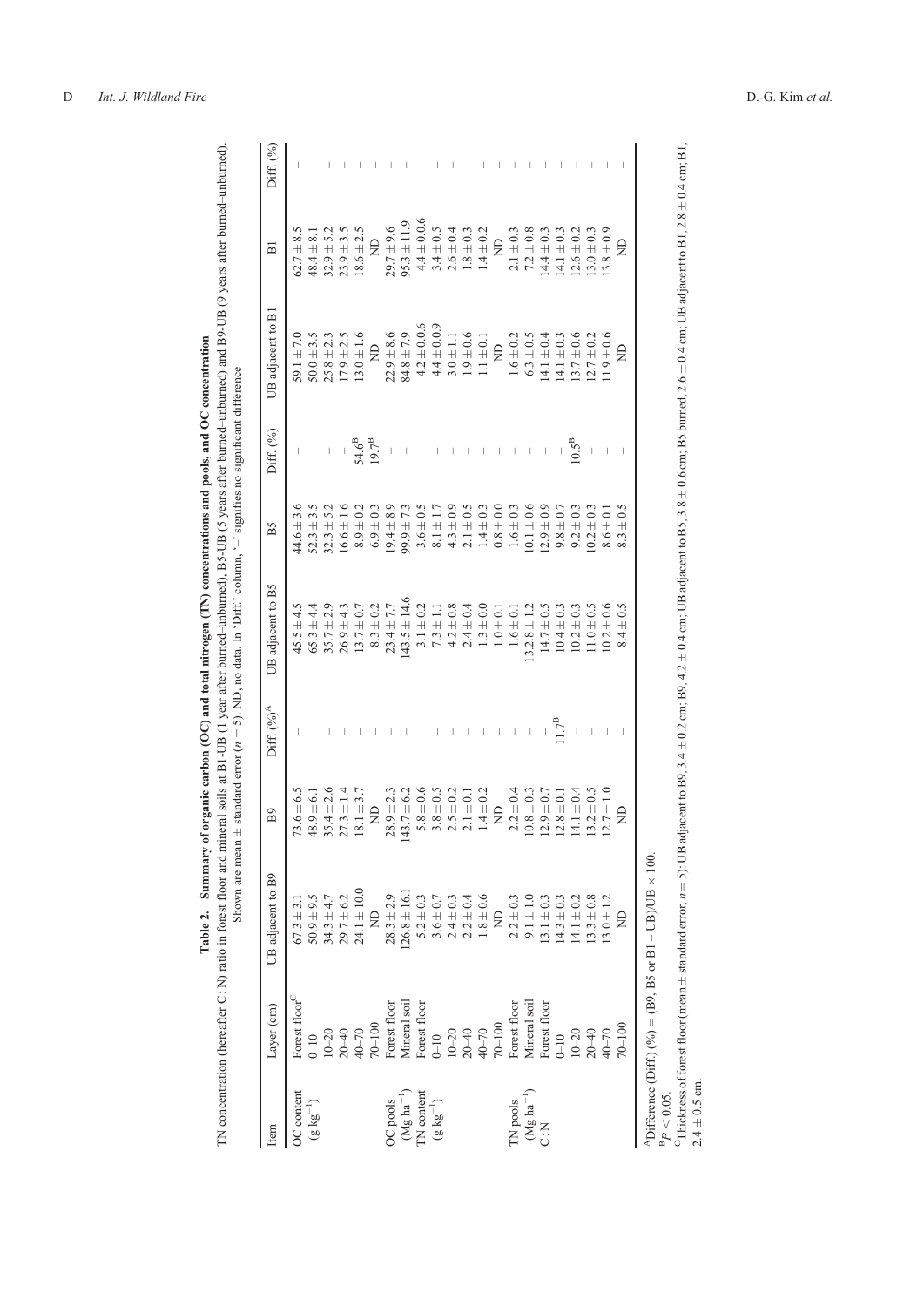<span id="page-4-0"></span>([Table 2\)](#page-3-0). Soil organic carbon pools were not significantly different between paired burned and unburned areas or across the chronosequence when combining all soil depths, or at individual depth increments ([Table 2](#page-3-0)). Mineral STN concentration and pools were not significantly different in paired burned and unburned areas or across the chronosequence when combining all depths or at individual depth increments ([Table 2\)](#page-3-0). Mineral soil  $C: N$  was significantly higher in the burned area at  $0-10$ -cm depth at B9-UB (difference:  $11.7\%$ ,  $n = 5$ ,  $P = 0.036$ ) and at 10–20-cm soil depth in B5-UB (difference:  $10.5\%$ ,  $n = 5$ ,  $P = 0.036$ ) when compared with the paired unburned area ([Table 2](#page-3-0)). No other differences were observed in mineral soil C : N ratio across paired burned or unburned areas with depth or across the chronosequence.

# **Discussion**

Contrary to our hypotheses, our results indicate that despite differences in time since fire and dominant post-fire vegetation, forest floor and mineral soil OC and TN pools were not significantly different between burned and unburned pairs or across sites. The results suggest that the forest fires set by local communities as their practice of traditional fire management did not affect forest floor and mineral soil OC and TN pools. Our results are in line with other studies indicating no effect or little effect of fire on mineral SOC and STN pools (e.g. [Kolka](#page-5-0) *et al.* [2014;](#page-5-0) [Maynard](#page-5-0) *et al.* 2014). Also meta-analyses by [Nave](#page-5-0) *et al.* [\(2011\),](#page-5-0) Wan *et al.* [\(2001\)](#page-6-0), [Johnson and Curtis \(2001\)](#page-5-0) and Boerner *et al.* (2009) found that prescribed fire, such as that used in traditional fire management, did not have significant overall effects on either mineral SOC or STN, because prescribed fires tend to be implemented under fairly low fuel loads and weather conditions ([Nave](#page-5-0) *et al.* 2011). Combustion of mineral SOC begins at 200 to  $250^{\circ}$ C, with complete combustion at  $\sim$ 460°C [\(Giovannini](#page-5-0) *et al.* 1988). It is inferred that the burned mineral soils never experienced temperatures high enough for oxidation.

The only difference we detected was an increase in SOC concentration in the 40–100-cm depth in the burned area of B5-UB. Given the depth, we do not believe the difference was a result of fire but other soil processes that affect carbon concentrations at depth (e.g. root exudates). It is unlikely that fire affected SOC concentration in deep soil layers without causing any impact on surface and shallow soil layers. However, somewhat similarly to our results at site B5-UB, in western Ethiopia, fire in frequently burned wooded grasslands led to small increases in SOC concentrations from upper soils to deeper soil layers whereas SOC decreased from surface soils to deeper layer in less frequently burned forest and wooded grasslands ([Michelsen](#page-5-0) *et al.* 2004). In our case, though, we also saw decreases in SOC concentration with depth similar to the less frequently burned forest and wooded grasslands. Other studies have found increases in mineral SOC concentrations following fire (e.g. [Knicker](#page-5-0) *et al.* 2005; [Miesel](#page-5-0) *et al.* 2012). The increase can be attributed to the input of partly charred material or litter from decaying trees ([Knicker 2007;](#page-5-0) [DeLuca](#page-5-0) [and Aplet 2008\)](#page-5-0) that have high C : N ratios. Also, the disturbance of the soil caused by fire can increase the mobility of dissolved organic carbon and promote SOC stabilisation at depth by association with fine particles [\(Schelker](#page-5-0) *et al.* 2012; [Poirier](#page-5-0) *et al.* 2014).

The observed higher soil  $C: N$  in the burned area compared with the unburned areas B5-UB (10–20-cm depth) and in B9-UB (0–10-cm depth) is surprising considering that other studies have found lower short-term C : N ratios following fire [\(Yermakov and](#page-6-0) [Rothstein 2006](#page-6-0); [Kolka](#page-5-0) *et al.* 2014). Our sites are 5 and 9 years post fire and we suspect that plant uptake of N following fire was higher than in unburned areas as a result of vegetation regrowth following fire or possibly that N (in nitrate form) was preferentially leached relative to C post fire.

Similarly to our results, global syntheses by Nave *[et al.](#page-5-0)* [\(2011\)](#page-5-0) and Wang *et al.* [\(2012\)](#page-6-0) found no significant impact of prescribed fire on mineral SOC or STN concentrations whereas wildfire significantly decreased SOC and increased STN concentrations, although not affecting overall pools in the case of Nave *et al.* [\(2011\).](#page-5-0) As a result, Nave *et al.* [\(2011\)](#page-5-0) suggested that averting wildfires through prescribed burning is desirable from a soils perspective.

Our results support the current reassessment of the role of traditional fire management in savanna and forest management. In north Australian savannas, the traditional anthropogenic fire regime was reintroduced to abate the higher C release from wildfires (e.g. [Fitzsimons](#page-5-0) *et al.* 2012; [Russell-Smith](#page-5-0) *et al.* 2013). In forested montane heathland ecosystems in southern Ethiopia, pastoralists use fire to improve pasture, to remove insect pests and to reduce livestock loss to predators ([Johansson](#page-5-0) *et al.* 2012; Johansson and Granström 2014). Moreover, it has been suggested that fire exclusion is not a valid option for the heathlands because it would degrade pasture quality and highly flammable vegetation would develop, providing potential for reoccurring severe wildfires ([Johansson](#page-5-0) *et al.* 2012). Further studies are needed to assess various aspects of traditional fire management in terms of ecosystem health and sustainability. For example, studies are needed to assess the impact of traditional fire management on GHG emissions and effects on plant and animal biodiversity.

#### **Acknowledgements**

The authors wish to thank Teferi Shanka for assisting with field and laboratory work. We are also grateful to Tefera Mengistu for his valuable comments on the research design. Financial support was provided by the Office of Research and Technology Transfer, Wondo Genet College of Forestry and Natural Resources, Hawassa University.

## **References**

- Andersson M, Michelsen A, Jensen M, Kjøller A (2004) Tropical savannah woodland: effects of experimental fire on soil microorganisms and soil emissions of carbon dioxide. *Soil Biology & Biochemistry* **36**, 849–858. doi[:10.1016/J.SOILBIO.2004.01.015](http://dx.doi.org/10.1016/J.SOILBIO.2004.01.015)
- Archibald S, Staver AC, Levin SA (2012) Evolution of human-driven fire regimes in Africa. *Proceedings of the National Academy of Sciences of the United States of America* **109**, 847–852. doi:[10.1073/PNAS.](http://dx.doi.org/10.1073/PNAS.1118648109) [1118648109](http://dx.doi.org/10.1073/PNAS.1118648109)
- Boerner REC, Hart S, Huang J (2009) Impacts of fire and fire surrogate treatments. *Ecological Applications* **19**, 338–358. doi:[10.1890/07-1767.1](http://dx.doi.org/10.1890/07-1767.1)
- Bowman DMJS, Balch JK, Artaxo P, Bond WJ, Carlson JM, Cochrane MA, D'Antonio CM, DeFries RS, Doyle JC, Harrison SP, Johnston FH, Keeley JE, Krawchuk MA, Kull CA, Marston JB, Moritz MA,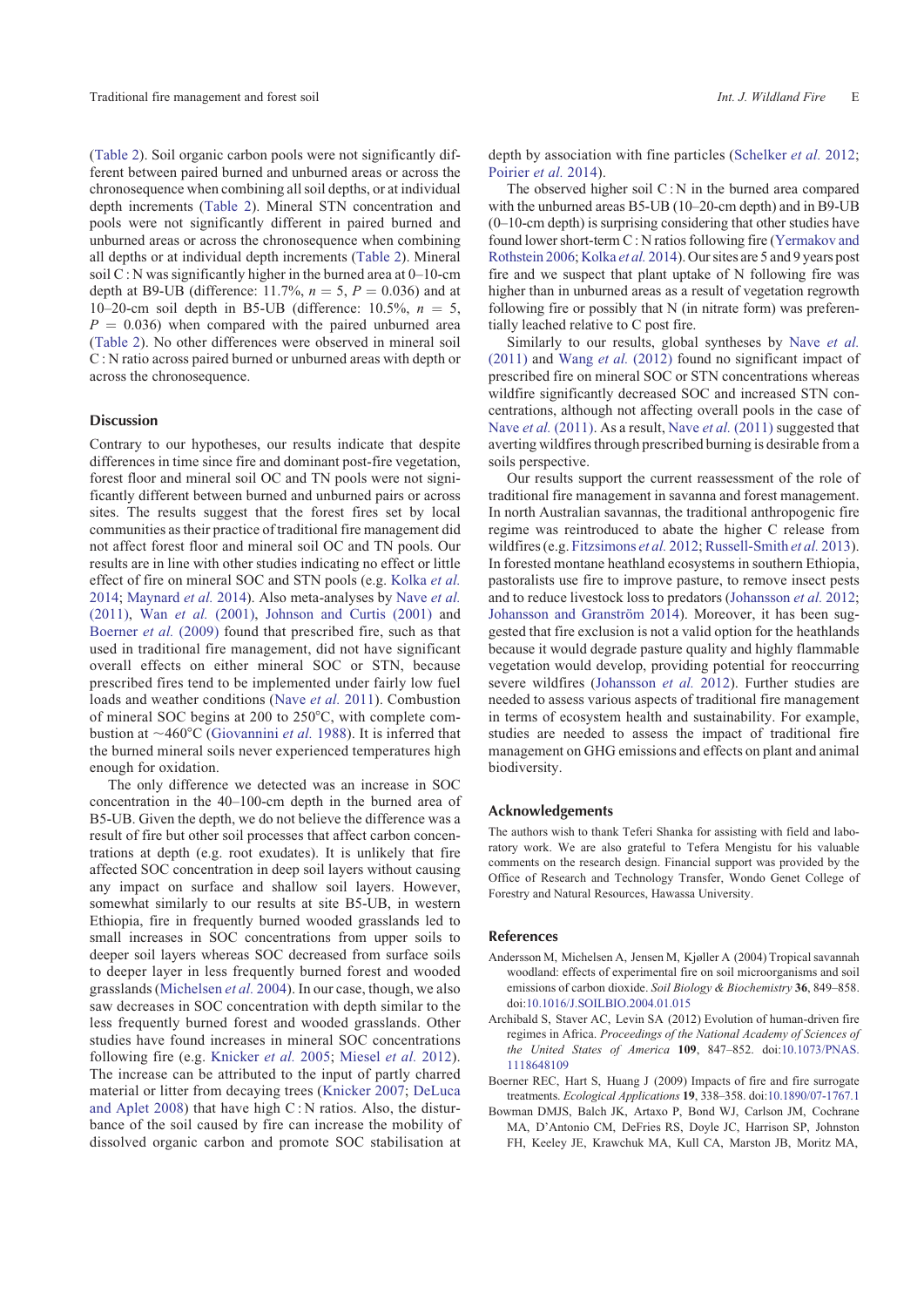<span id="page-5-0"></span>Prentice IC, Roos CI, Scott AC, Swetnam TW, van der Werf GR, Pyne SJ (2009) Fire in the Earth system. *Science* **324**, 481–484. doi:[10.1126/](http://dx.doi.org/10.1126/SCIENCE.1163886) [SCIENCE.1163886](http://dx.doi.org/10.1126/SCIENCE.1163886)

- Bowman DMJS, Balch J, Artaxo P, Bond WJ, Cochrane MA, D'Antonio CM, DeFries R, Johnston FH, Keeley JE, Krawchuk MA, Kull CA, Mack M, Moritz MA, Pyne S, Roos CI, Scott AC, Sodhi NS, Swetnam TW (2011) The human dimension of fire regimes on Earth. *Journal of Biogeography* **38**, 2223–2236. doi[:10.1111/J.1365-2699.2011.02595.X](http://dx.doi.org/10.1111/J.1365-2699.2011.02595.X)
- Bremner JM, Mulvaney CS (1982) Nitrogen total. In 'Methods of soil analysis, Part 2. Chemical and microbiological properties', 2nd edn. (Eds AL Page, RH Miller, DR Keeney) pp. 595–624. (Soil Science Society of America, Inc. and American Society of Agronomy, Inc.: Madison, WI)
- DeLuca TH, Aplet GH (2008) Charcoal and carbon storage in forest soils of the Rocky MountainsWest. *Frontiers in Ecology and the Environment* **6**, 18–24. doi[:10.1890/070070](http://dx.doi.org/10.1890/070070)
- FAO (1988) World reference base for soil resources. World Soil Resources Reports 84. (Food and Agricultural Organization of the United Nations: Rome, Italy)
- Fitzsimons J, Russell-Smith J, James G, Vigilante T, Lipsett-Moore G, Morrison J, Looker M (2012) Insights into the biodiversity and social benchmarking components of the northern Australian fire management and carbon abatement programmes. *Ecological Management & Restoration* **13**, 51–57. doi:[10.1111/J.1442-8903.2011.00624.X](http://dx.doi.org/10.1111/J.1442-8903.2011.00624.X)
- Giovannini G, Lucchesi S, Giachetti M (1988) Effects of heating on some physical and chemical parameters related to soil aggregation and erodibility. *Soil Science* **146**, 255–261. doi[:10.1097/00010694-](http://dx.doi.org/10.1097/00010694-198810000-00006) [198810000-00006](http://dx.doi.org/10.1097/00010694-198810000-00006)
- Grossman RB, Reinsch TG (2002) Bulk density and linear extensibility. In 'Methods of soil analysis, Part. 4. Physical methods'. (Eds JH Dane, GC Topp) pp. 201–254. (Soil Science Society of America, Inc. and American Society of Agronomy, Inc.: Madison, WI)
- Hamman ST, Burke IC, Knapp EE (2008) Soil nutrients and microbial activity after early and late season prescribed burns in a Sierra Nevada mixed-conifer forest. *Forest Ecology and Management* **256**, 367–374. doi[:10.1016/J.FORECO.2008.04.030](http://dx.doi.org/10.1016/J.FORECO.2008.04.030)
- Jensen M, Michelsen A, Gashaw M (2001) Responses in plant, soil inorganic and microbial nutrient pools to experimental fire, ash and biomass addition in a woodland savanna. *Oecologia* **128**, 85–93. doi[:10.1007/S004420000627](http://dx.doi.org/10.1007/S004420000627)
- Johansson MU, Granström A (2014) Fuel, fire and cattle in African highlands: traditional management maintains a mosaic heathland landscape. *Journal of Applied Ecology* **51**, 1396–1405. doi[:10.1111/1365-2664.](http://dx.doi.org/10.1111/1365-2664.12291) [12291](http://dx.doi.org/10.1111/1365-2664.12291)
- Johansson MU, Fetene M, Malmer A, Granström A (2012) Tending for cattle: traditional fire management in Ethiopian montane heathlands. *Ecology and Society* **17**, 19. doi:[10.5751/ES-04881-170319](http://dx.doi.org/10.5751/ES-04881-170319)
- Johnson DW, Curtis PS (2001) Effects of forest management on soil C and N storage: meta-analysis. *Forest Ecology and Management* **140**, 227–238. doi[:10.1016/S0378-1127\(00\)00282-6](http://dx.doi.org/10.1016/S0378-1127(00)00282-6)
- Kaye JP, Romanyà J, Vallejo VR (2010) Plant and soil carbon accumulation following fire in Mediterranean woodlands in Spain. *Oecologia* **164**, 533–543. doi[:10.1007/S00442-010-1659-4](http://dx.doi.org/10.1007/S00442-010-1659-4)
- Knicker H (2007) How does fire affect the nature and stability of soil organic nitrogen and carbon? A review.*Biogeochemistry* **85**, 91–118. doi:[10.1007/](http://dx.doi.org/10.1007/S10533-007-9104-4) [S10533-007-9104-4](http://dx.doi.org/10.1007/S10533-007-9104-4)
- Knicker H, González-Vila FJ, Polvillo O, González JA, Almendros G (2005) Fire induced transformation of C- and N-forms in different organic soil fractions from a Dystric Cambisol under a Mediterranean pine forest (*Pinus pinaster*). *Soil Biology & Biochemistry* **37**, 701–718. doi[:10.1016/J.SOILBIO.2004.09.008](http://dx.doi.org/10.1016/J.SOILBIO.2004.09.008)
- Kolka R, Sturtevant B, Townsend P, Miesel J, Wolter P, Fraver S, DeSutter T (2014) Post-fire comparisons of forest floor and soil carbon, nitrogen, and mercury pools with fire severity indices. *Soil Science Society of America Journal* **78**, S58–S65. doi[:10.2136/SSSAJ2013.08.0351NAFSC](http://dx.doi.org/10.2136/SSSAJ2013.08.0351NAFSC)
- Mabuhay JA, Isagi Y, Nakagoshi N (2006) Wildfire effects on microbial biomass and diversity in pine forests at three topographic positions. *Ecological Research* **21**, 54–63. doi:[10.1007/S11284-005-0094-1](http://dx.doi.org/10.1007/S11284-005-0094-1)
- Mann HB, Whitney DR (1947) On a test of whether one of two random variables is stochastically larger than the other. *Annals of Mathematical Statistics* **18**, 50–60. doi[:10.1214/AOMS/1177730491](http://dx.doi.org/10.1214/AOMS/1177730491)
- Maynard DG, Paré D, Thiffault E, Lafleur B, Hogg KE, Kishchuk B (2014) How do natural disturbances and human activities affect soils and tree nutrition and growth in the Canadian boreal forest? *Environmental Review* **22**, 161–178. doi[:10.1139/ER-2013-0057](http://dx.doi.org/10.1139/ER-2013-0057)
- McDonald JH (2014) 'Handbook of Biological Statistics', 3rd edn. (Sparky House Publishing: Baltimore, MD)
- Michelsen A, Andersson M, Jensen M, Kjøller A, Gashew M (2004) Carbon stocks, soil respiration and microbial biomass in fire-prone tropical grassland, woodland and forest ecosystems. *Soil Biology & Biochemistry* **36**, 1707–1717. doi[:10.1016/J.SOILBIO.2004.04.028](http://dx.doi.org/10.1016/J.SOILBIO.2004.04.028)
- Miesel JR, Goebel PC, Corace RG, Hix DM, Kolka R, Palik B, Mladenoff D (2012) Fire effects on soils in Lake States forests: a compilation of published research to facilitate long-term investigations. *Forests* **3**, 1034–1070. doi[:10.3390/F3041034](http://dx.doi.org/10.3390/F3041034)
- Mitchell CP, Kolka RK, Fraver S (2012) Singular and combined effects of blowdown, salvage logging, and wildfire on forest floor and soil mercury pools. *Environmental Science & Technology* **46**, 7963–7970. doi[:10.1021/](http://dx.doi.org/10.1021/ES300133H) [ES300133H](http://dx.doi.org/10.1021/ES300133H)
- Nave LE, Vance ED, Swanston CW, Curtis PS (2011) Fire effects on temperate forest soil C and N storage. *Ecological Applications* **21**, 1189–1201. doi[:10.1890/10-0660.1](http://dx.doi.org/10.1890/10-0660.1)
- Nelson DW, Sommers LE (1996) Total carbon, organic carbon, and organic matter. In 'Methods of soil analysis, Part 3. Chemical methods'. (Eds DL Sparks, AL Page, PA Helmke, RH Loeppert, PN Soluanpour, MA Tabatabai, CT Johnston, ME Sumner) pp. 961–1010. (Soil Science Society of America, Inc. and American Society of Agronomy, Inc.: Madison, WI)
- Poirier V, Paré D, Boiffin J, Munson AD (2014) Combined influence of fire and salvage logging on carbon and nitrogen storage in boreal forest soil profiles. *Forest Ecology and Management* **326**, 133–141. doi:[10.1016/](http://dx.doi.org/10.1016/J.FORECO.2014.04.021) [J.FORECO.2014.04.021](http://dx.doi.org/10.1016/J.FORECO.2014.04.021)
- Pyne SJ (2001) The fires this time, and next. *Science* **294**, 1005–1006. doi[:10.1126/SCIENCE.1064989](http://dx.doi.org/10.1126/SCIENCE.1064989)
- Russell-Smith J, Cook GD, Cooke PM, Edwards AC, Lendrum M, Meyer CP, Whitehead PJ (2013) Managing fire regimes in north Australian savannas: applying Aboriginal approaches to contemporary global problems. *Frontiers in Ecology and the Environment* **11**, e55–e63. doi[:10.1890/120251](http://dx.doi.org/10.1890/120251)
- Schelker J, Eklöf K, Bishop K, Laudon H (2012) Effects of forestry operations on dissolved organic carbon concentrations and export in boreal first-order streams. *Journal of Geophysical Research* **117**, G01011. doi:[10.1029/2011JG001827](http://dx.doi.org/10.1029/2011JG001827)
- Shapiro SS, Wilk MB (1965) An analysis of variance test for normality (complete samples). *Biometrika* **52**, 591–611. doi[:10.1093/BIOMET/52.](http://dx.doi.org/10.1093/BIOMET/52.3-4.591) [3-4.591](http://dx.doi.org/10.1093/BIOMET/52.3-4.591)
- Sommers WT, Loehman RA, Hardy CC (2014) Wildland fire emissions, carbon, and climate: science overview and knowledge needs. *Forest Ecology and Management* **317**, 1–8. doi:[10.1016/J.FORECO.2013.](http://dx.doi.org/10.1016/J.FORECO.2013.12.014) [12.014](http://dx.doi.org/10.1016/J.FORECO.2013.12.014)
- Teklay T, Malmer A (2004) Decomposition of leaves from two indigenous trees of contrasting qualities under shaded-coffee and agricultural landuses during the dry season at Wondo Genet, Ethiopia. *Soil Biology & Biochemistry* **36**, 777–786. doi[:10.1016/J.SOILBIO.2003.12.013](http://dx.doi.org/10.1016/J.SOILBIO.2003.12.013)
- Valentini R, Arneth A, Bombelli A, Castaldi S, Cazzolla Gatti R, Chevallier F, Ciais P, Grieco E, Hartmann J, Henry M (2014) A full greenhouse gases budget of Africa: synthesis, uncertainties, and vulnerabilities. *Biogeosciences* **11**, 381–407. doi:[10.5194/BG-11-](http://dx.doi.org/10.5194/BG-11-381-2014) [381-2014](http://dx.doi.org/10.5194/BG-11-381-2014)